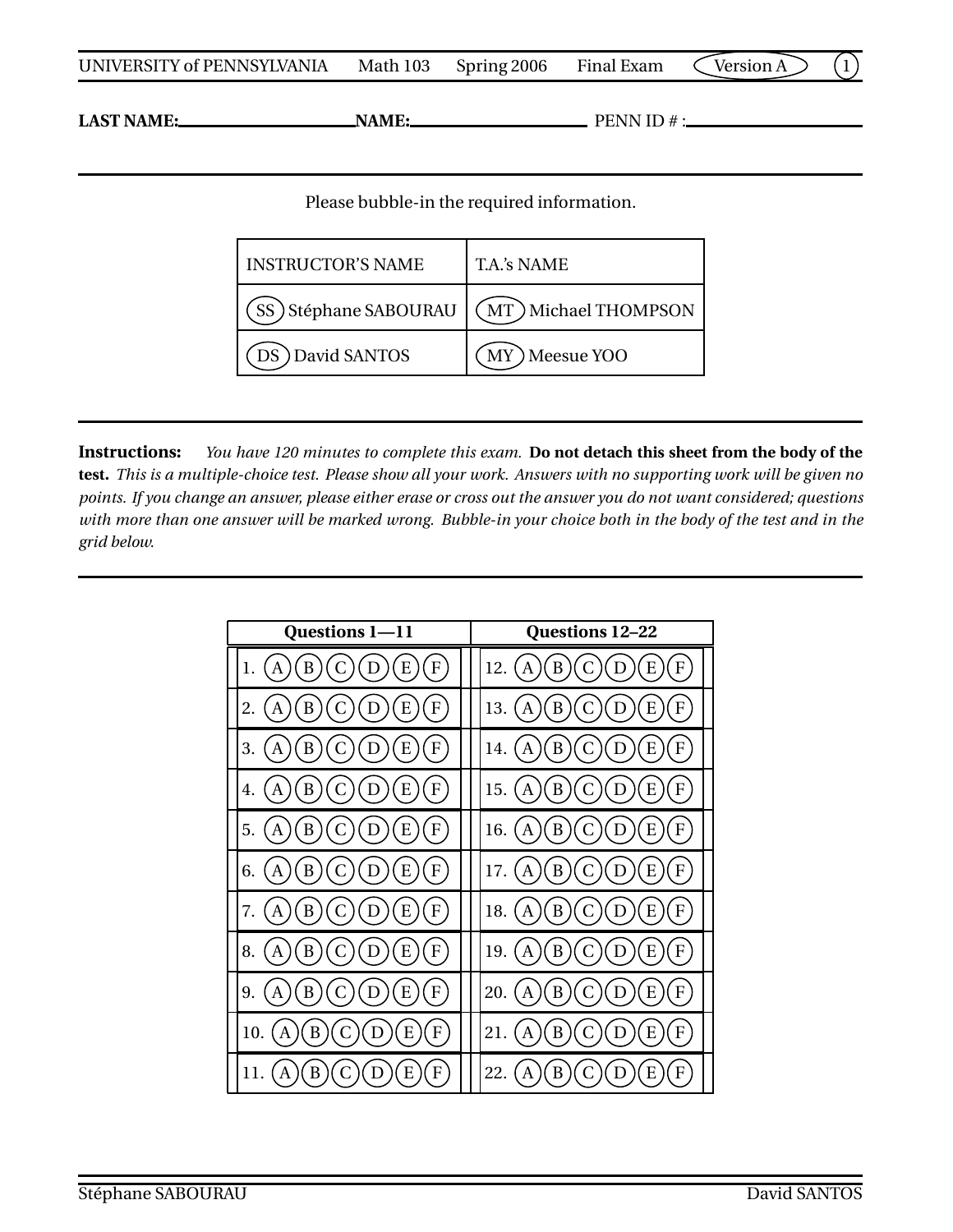- 1. The curve  $y = x^2 + 2x 1$  undergoes the following successive transformations:
	- (a) a translation one unit to the left,
	- (b) a reflection about the *y*-axis,
	- (c) a reflection about the *x*-axis.

What is the equation of the resulting curve?

(A) 
$$
y = -x^2 - 4x - 2
$$
  
\n(B)  $y = x^2 + x + 1$   
\n(C)  $y = -x^2 + 4x - 2$   
\n(D)  $y = -x^2 + x - 3$   
\n(E)  $y = -x^2 - 3x - 5$   
\n(E)  $y = -x^2 + 2$ 

2. If the function *f* given by

$$
f(x) = \begin{cases} \frac{\sin ax}{x} & \text{if } x < 0\\ \frac{x-1}{x^2-1} + b & \text{if } 0 \le x < 1\\ x+1 & \text{if } x \ge 1 \end{cases}
$$

is everywhere continuous, find (*a*,*b*).

$$
(A) (a, b) = (2, \frac{3}{2}) \qquad (D) (a, b) = (1, 2)
$$
  
\n
$$
(B) (a, b) = (-1, 1) \qquad (E) (a, b) = (2, 2)
$$
  
\n
$$
(C) (a, b) = (2, 1) \qquad (F) (a, b) = (\frac{5}{2}, \frac{3}{2})
$$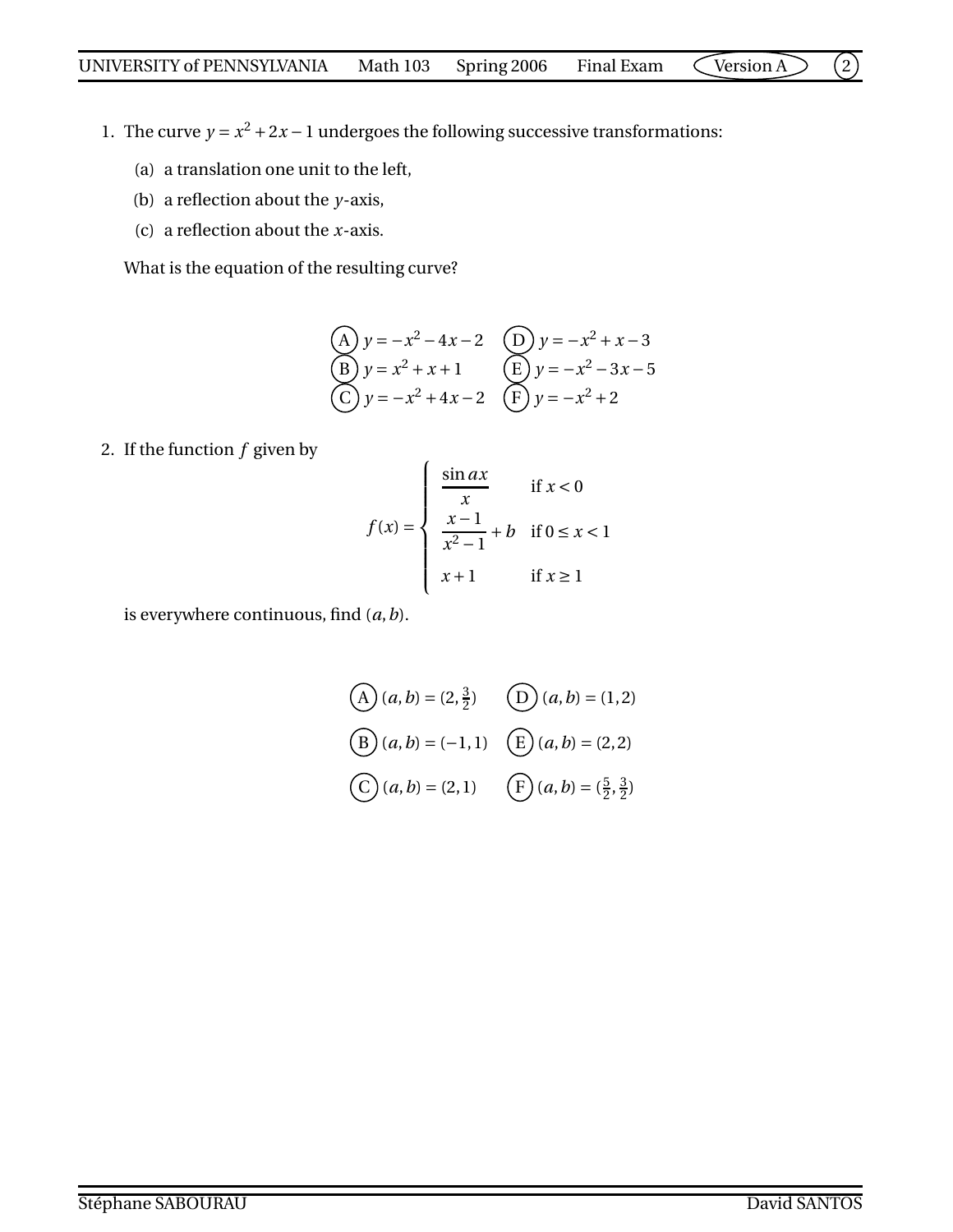3. Figures 1 and 2 show two functions *f* and *g* .





Figure 1: Problem 3. The function *f* . Figure 2: Problem 3. The function *g* .

Determine  $(fg)'(-1) + (f \circ g)'(4)$ .

(A) 0 (B) -1 (C) 1 (D) 
$$
\frac{3}{2}
$$
 (E) 4 (F)  $\frac{7}{5}$ 

- 4. If  $3x^2 + 2xy + y^2 = 2$ , find the value of *y'* at  $x = 1$ .  $(A - 2)$   $(B) 0$   $(C) 1$   $(D) 2$   $(E) 4$   $(F)$  undefined
- 5. Find all the *x*-values of the points on the graph of  $f(x) =$ 4*x* −1  $2x + 1$ where the tangent line to *f* is parallel to  $y = 6x - 3$ .

$$
(A) x \in \{0, 1\} \quad (B) x \in \{-1, 1\} \quad (C) x \in \{0, -1\} \quad (D) x \in \{-2, -1\} \quad (E) x \in \{-1, 2\} \quad (F) x \in \{1, 2\}
$$

6. The curve

$$
y = x^3 + 3x^2 + ax + b
$$

has one inflection point. The tangent line at this inflection point is  $y = 3x + 4$ . Find the constants *a* and *b*.

(A) 
$$
(a, b) = (6, 5)
$$
 (D)  $(a, b) = (5, 6)$   
\n(B)  $(a, b) = (3, 1)$  (E)  $(a, b) = (-1, 3)$   
\n(C)  $(a, b) = (-6, 5)$  (F)  $(a, b) = (6, 4)$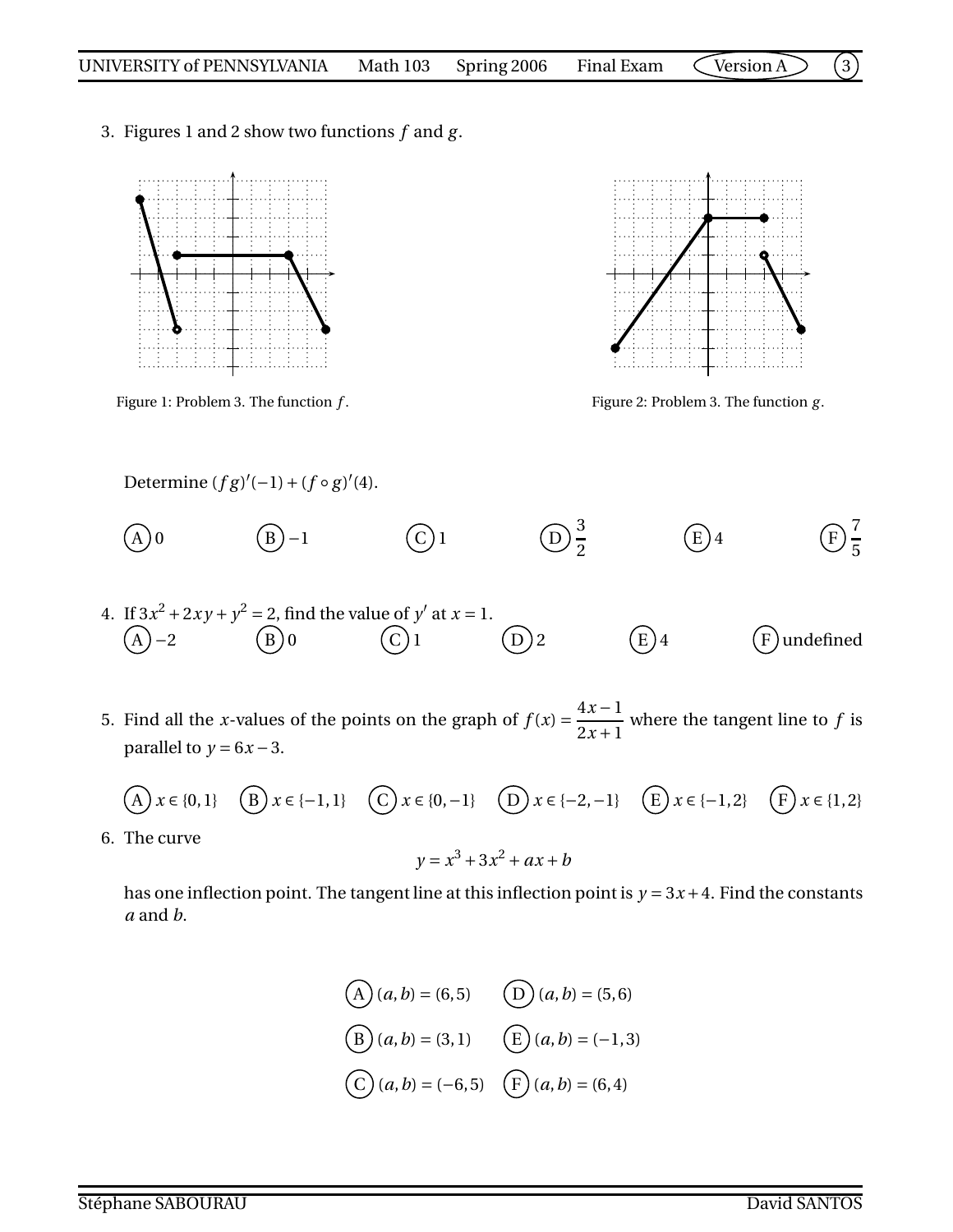- 7. A right circular cylinder is inscribed in a cone with height 1 meter and base radius 1 meter. What is the largest possible volume of such a cylinder?
	- A 8 27  $\pi$  (B)  $\frac{2}{3}$ 3  $\pi$  (C)  $\frac{9}{6}$ 8 *π* D 4 27  $\pi$  (E)  $\frac{4}{5}$ 81 *π* (F 2 27 *π*
- 8. Let *f* be a function such that  $f'(1) = 0$  and  $f''(x) = x^4 a^2x^2 2a 1$ . Which of the following conditions always guarantees that  $f$  has a local minimum at  $x = 1$ ?

(A) 
$$
a < -2
$$
 (B)  $-2 < a < 0$  (C)  $a > 0$  (D)  $-2 < a < 2$  (E)  $-2 < a < 1$  (F)  $a < 2$ 

9. Find the absolute minimum of  $f(x) = x^3 - 3x^2 - 4$  when −2 ≤ *x* ≤ 3.

$$
(A) 2 \t\t (B) 0 \t\t (C) -4 \t\t (D) -8 \t\t (E) -24 \t\t (F) -48
$$

10. The graph of the *derivative f* ′ of a certain function *f* defined on [−3,2] is given in figure 3 below.





Find the *x*-coordinate of the local minimum of *f* . You must explain your choice.

(A) 
$$
x = -3
$$
 (B)  $x = -2$  (C)  $x = -1$  (D)  $x = 0$  (E)  $x = 1$  (F)  $x = 2$ 

- 11. Consider a function  $f$  whose *derivative* is  $f'(x) =$  $\sqrt{x}$  $1 + x$ . Find the *x*-coordinate of the inflection point of the curve  $y = f(x)$ .
	- $x = -2$  (B)  $x = -1$  (C)  $x = 0$  (D)  $x = 1$  (E)  $x = 2$ 1 2

Stéphane SABOURAU David SANTOS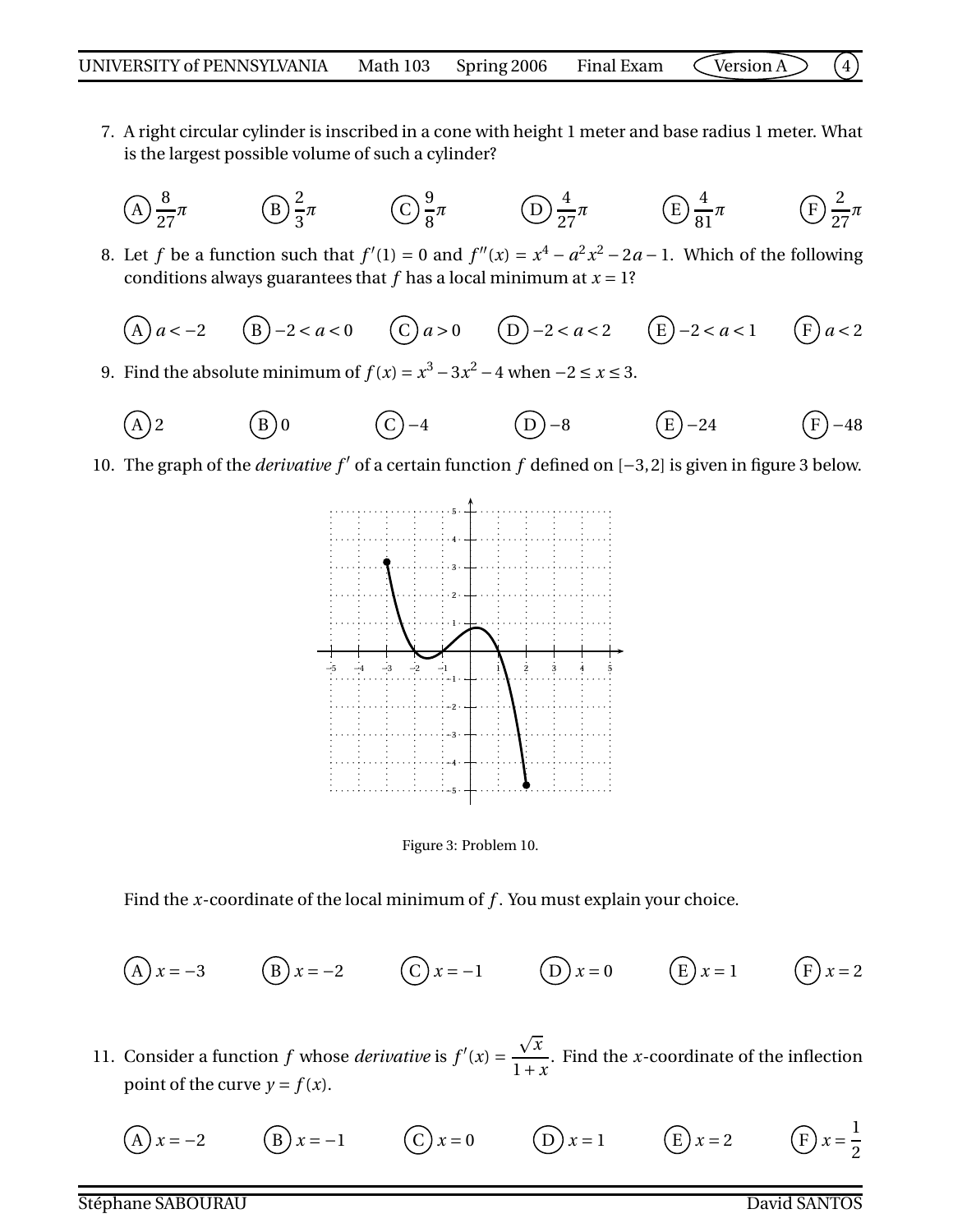12. If  $f(x) = x^3 - x^2$ , then according to the Mean Value Theorem, there is a point *c* in the interval (0, 1) such that *f* (1)− *f* (0)

Find *c*.  
\n(A) 0 \t\t (B) 
$$
\frac{1}{2}
$$
 \t\t (C)  $\frac{2}{3}$  \t\t (D)  $\frac{4}{3}$  \t\t (E)  $\frac{3}{2}$  \t\t (E)  $\frac{1}{3}$ 

13. Determine 
$$
\frac{d}{dx} \int_{x}^{x^2} \sqrt{1+t^2} dt
$$
.  
\n(A)  $2x\sqrt{1+x^4} - \sqrt{1+x^2}$  (B)  $\sqrt{1+x^4} - \sqrt{1+x^2}$   
\n(B)  $(x^2 - x)\sqrt{1+x^2}$  (E)  $x^4 - 2x^2 + 1$   
\n(C)  $x^2\sqrt{1+x^2} - x\sqrt{1+x^2}$  (F)  $\frac{2}{3}(1+x^4)^{3/2} - \frac{2}{3}(1+x^2)^{3/2}$ 

14. Evaluate 
$$
\int_0^{\pi} \frac{\sin x}{\sqrt{3 + \cos x}} dx
$$
.  
\n(A)  $2 - 2\sqrt{2}$  (B)  $4 - 2\sqrt{3}$  (C)  $2$  (D)  $4 + 2\sqrt{2}$  (E)  $4 - 2\sqrt{2}$  (F) 0  
\n15. If *f* is continuous and  $\int_0^4 f(x) dx = 9$ , find  $\int_0^2 x f(x^2) dx$ .  
\n(A) 18 (B)  $\frac{9}{2}$  (C)  $\frac{9}{4}$  (D) -9 (E) 9 (F) 36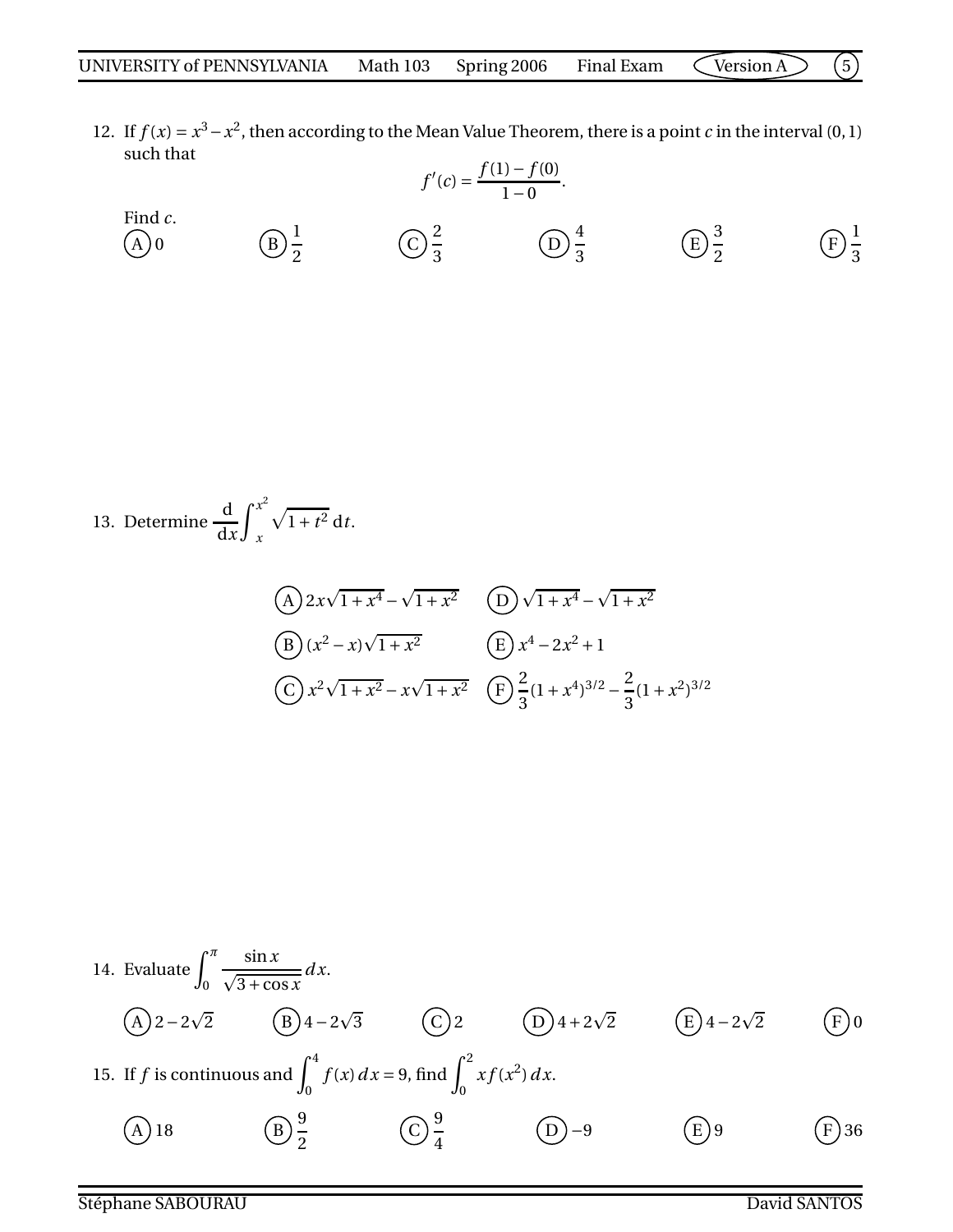16. The graph of a function *f* defined on [−3,4] is given in figure 4 below. It is composed of a semicircle and lines.



Figure 4: Problems 16 and 17.

If 
$$
g(x) = \int_{-3}^{x} f(t) dt
$$
, find  $g(2)$ .  
\n(A)  $\frac{\pi}{2} + 2$  (B)  $\frac{\pi}{2}$  (C)  $\frac{\pi}{2} + 1$  (D)  $\frac{\pi}{2} + \frac{3}{2}$  (E)  $\frac{\pi}{2} - 3$  (F)  $\pi + 1$ 

## 17. Where does *g* above attain its absolute maximum value?

 $(A) x = -3$  B *x* = −1 C *x* = 0 D *x* = 1 E *x* = 2 F *x* = 4

18. Find  $\int_0^3$  $\int_{1}^{x+1} |x-2| dx$ . A  $($ B  $)$ 8  $($ C  $)$ 3  $($ D  $)$ 4  $($ E  $)$ 5  $($  F  $)$ 7

19. A function *f* satisfies  $f(x+h) - f(x) = (2x-1)h + h^2$  and  $f(0) = 1$ . Determine  $f(2)$ .

- A ) 0  $(B)1$   $(C)2$   $(D)3$   $(E)4$   $(F)5$
- 20. Find the area of the region bounded by the the curves  $x = 2y^2$  and  $x + y = 1$ .
	- A 2 3 B 9 8 C 3 8 D 5 6 E 3 4  $\boldsymbol{\mathrm{F}}$ 7 24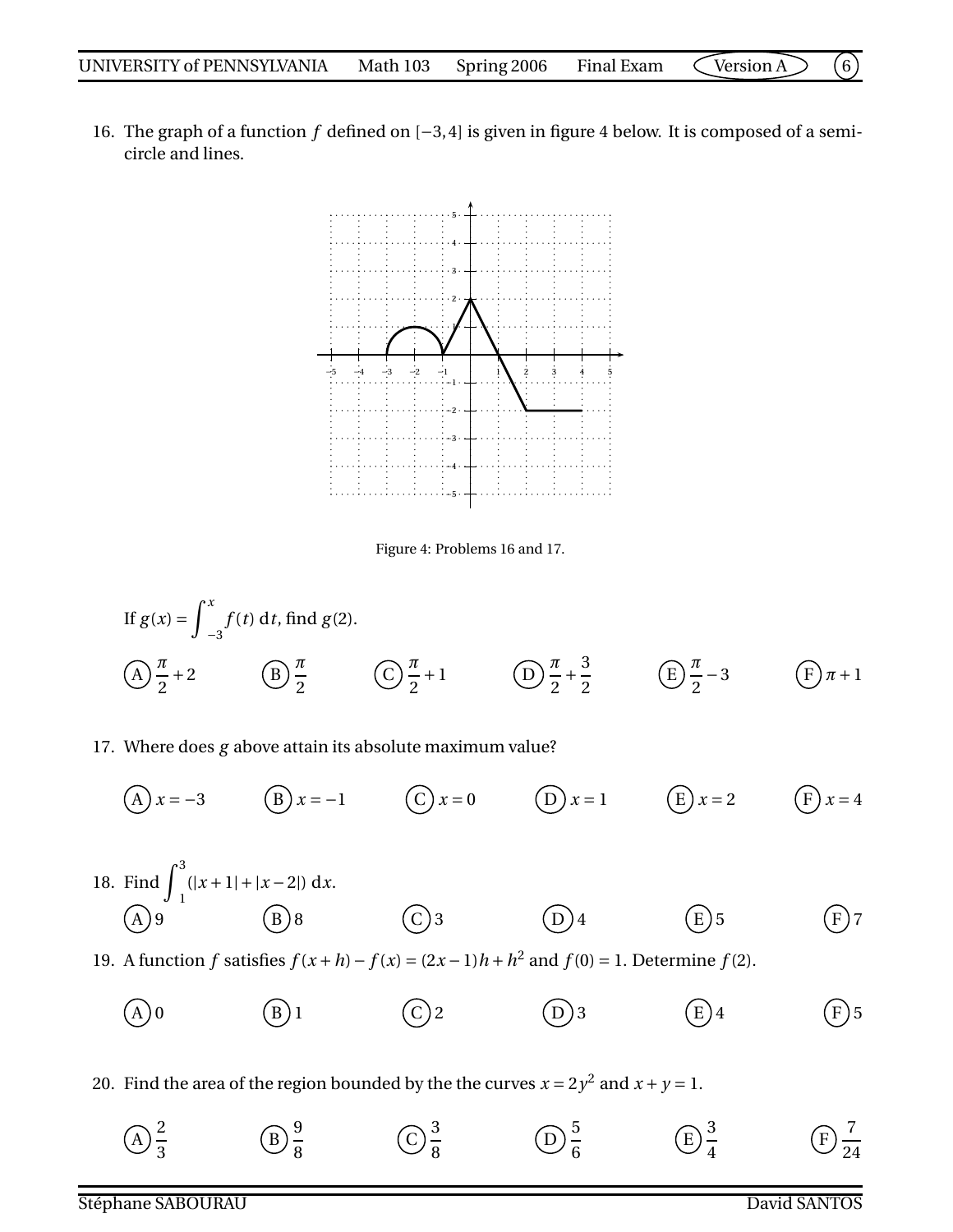21. Find the volume of the solid obtained by rotating the region bounded by the the curves  $y = 1 + x^2$ and  $y = 9 - x^2$  about the *x*-axis.

$$
\text{(A)} \frac{640}{3}\pi \qquad \text{(B)} \frac{64}{3}\pi \qquad \text{(C)} \frac{320}{3}\pi \qquad \text{(D)} \frac{440}{3}\pi \qquad \text{(E)} \frac{220}{3}\pi \qquad \text{(F)} \frac{44}{3}\pi
$$

- 22. Figure 5 shows the region  $\mathscr R$  enclosed by two functions  $f$  and  $g$ . It is known that
	- $0 \le g(x) \le f(x)$  for  $x \in [1, 4]$ ;  $f(1) = g(1) = 2$ ;  $f(4) = g(4) = 4$ ,

and that

$$
\int_{1}^{4} (f(x))^{2} dx = A; \qquad \int_{1}^{4} f(x) dx = a;
$$

$$
\int_{1}^{4} (g(x))^{2} dx = B; \qquad \int_{1}^{4} g(x) dx = b;
$$

$$
\int_{1}^{4} f(x)g(x) dx = \Gamma
$$



Figure 5: Problem 22.

The volume generated when  $\mathcal R$  is revolved about the line  $y = -1$  is

$$
(A) \pi(A - B + 2a - 2b) \quad (D) \pi(A - 2\Gamma + B)
$$
  
\n
$$
(B) \pi(A + B) \quad (E) \pi(A - B + a - b)
$$
  
\n
$$
(C) 2\pi(A - B + a - b) \quad (F) 2\pi(A^2 - B^2 + a^2 - b^2)
$$